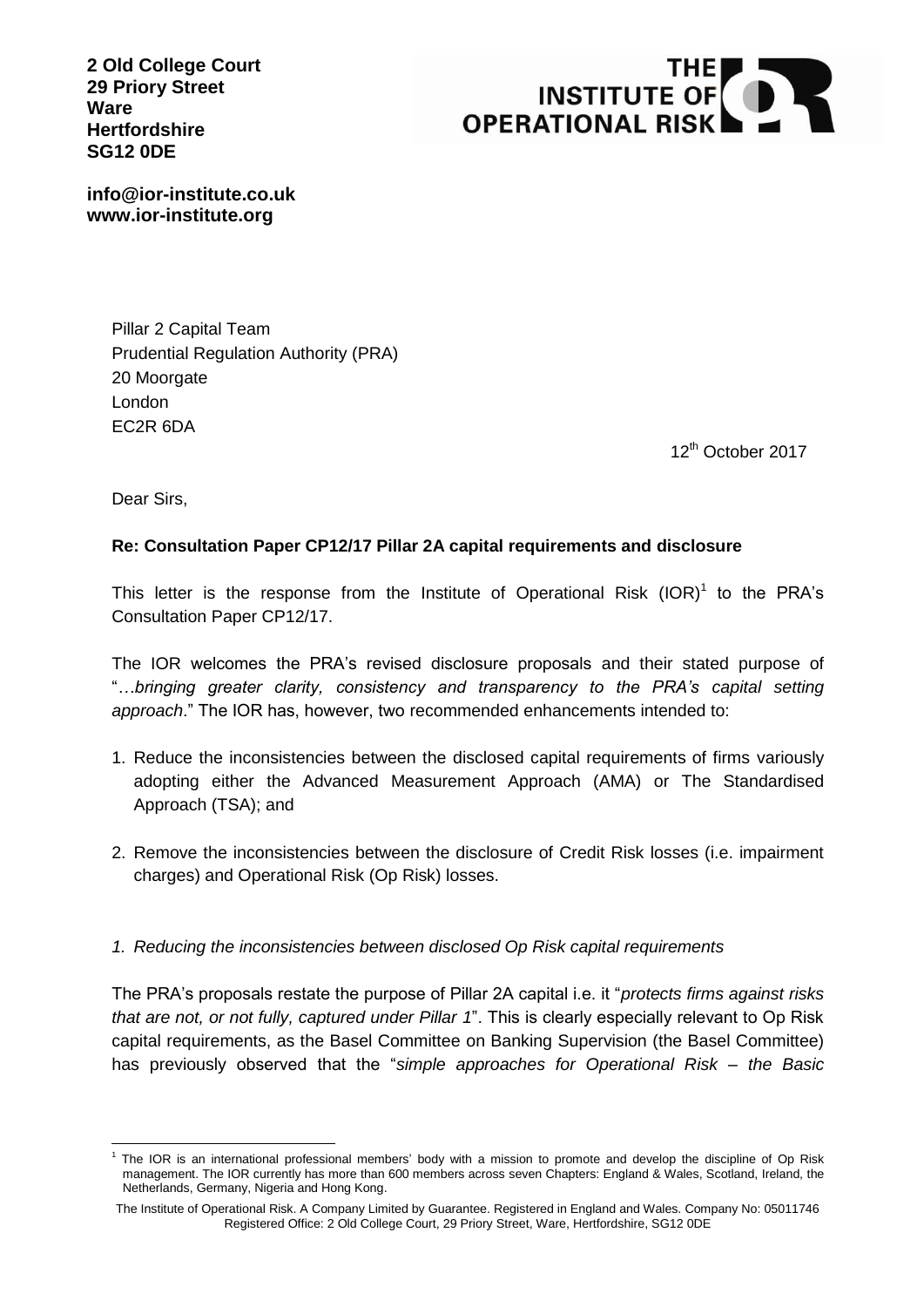*Indicator Approach (BIA) and the Standardised Approach (TSA)…do not correctly estimate the Operational Risk capital requirements of a wide spectrum of banks*."<sup>2</sup>

Additionally, the Basel Committee has also previously noted that there are issues with AMA i.e. "*…the lack of comparability arising from a wide range of internal modelling practices have exacerbated variability in risk-weighted asset calculations, and have eroded confidence in risk-weighted capital ratios*." 3

These issues are illustrated in Figure 1, which is an analysis for 13 large US, Swiss, European and UK banks of:

- Pillar 1 Op Risk capital requirements for 2016;
- $\bullet$  The peak annual litigation charges / settlements<sup>4</sup> between 2008 and 2016; and
- Average annual litigation charges / settlements for 2008 to 2016.





Peak litigation charges / settlements □ Op Risk capital, 2016 □ Average litigation charges, 2008 to 2016

Three observations can be made from this analysis:

- 1. For the seven AMA banks (#1 to 7) that use either a Loss Distribution Approach or a hybrid approach, their 2016 Pillar 1 Op Risk capital requirements range between  $1\frac{1}{2}$  to 7 times greater than their largest annual litigation charges / settlements between 2008 and 2016. The larger multiples may reflect the influence scenario analysis as an overlay;
- 2. For the two AMA banks (#8 & 9) that calculate their Pillar 1 Op Risk capital requirement using predominantly scenario based approaches, their largest annual litigation charges / settlements for 2008 to 2016, actually exceed their 2016 capital requirements; and finally

<sup>&</sup>lt;u>.</u> <sup>2</sup> Basel Committee Consultative Document: "*Operational Risk – Revisions to the simpler approaches*", October, 2014.

<sup>3</sup> Basel Committee Consultative Document: "*Standardised Measurement Approach for Operational Risk*", March, 2016.

<sup>4</sup> Most banks do not disclose their total Op Risk losses, however, the banks sampled do disclose their annual litigation charges / settlements, which will represent a significant proportion of their total Op Risk losses.

The Institute of Operational Risk. A Company Limited by Guarantee. Registered in England and Wales. Company No: 05011746 Registered Office: 2 Old College Court, 29 Priory Street, Ware, Hertfordshire, SG12 0DE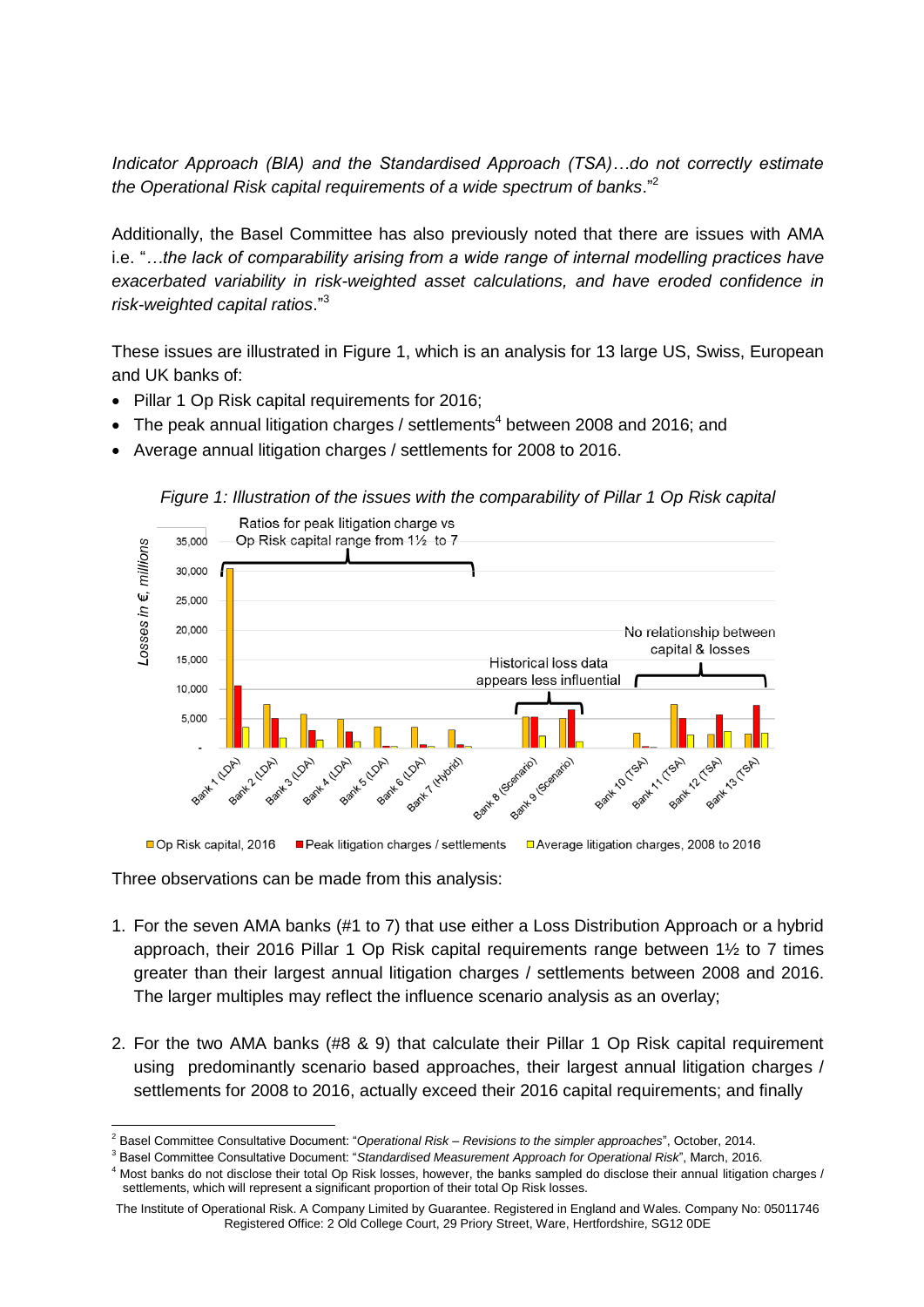3. For the four TSA banks (#10 to 13), there is no relationship between their Pillar 1 Op Risk capital requirements and their litigation losses for 2008 to 2016. This consistent with the Basel Committee's observations from October 2014.

**Recommendation 1:** Pillar 2A requirements for Op Risk should be separately disclosed for both AMA and Standardised Approach firms for which the PRA is the home regulator, in order to achieve greater *"…consistency and transparency…"* between both AMA and TSA firms and also between different AMA approaches.

## *2. Removing the inconsistencies between the disclosure of Credit Risk and Op Risk losses*

Accounting conventions differ regarding disclosure of losses arising from the three key risk categories i.e.:

- i. Credit Risk: Credit impairment charges are consistently disclosed;
- ii. Market Risk: Negative trading income is also usually disclosed as part of an analysis of revenues; and
- iii. Op Risk: Whilst litigation charges / settlements are often included in notes to the accounts, total Op Risk losses are not commonly disclosed.

This seems inappropriate given the significance of Op Risk i.e. for the nine AMA firms, Op Risk was the  $2^{nd}$  largest component of their Pillar 1 capital in 2016. As these nine banks disclose their annual litigation charges / settlements it is possible to see that there is a close relationship between Pillar 1 capital across all three risk categories and the losses suffered by these banks during the period for 2008 to 2016. This is illustrated in Figure 2.

*Figure 2: Comparison of RWAs for nine AMA firms in 2016 with losses across all three risk categories from 2008 to 2016*



The Institute of Operational Risk. A Company Limited by Guarantee. Registered in England and Wales. Company No: 05011746 Registered Office: 2 Old College Court, 29 Priory Street, Ware, Hertfordshire, SG12 0DE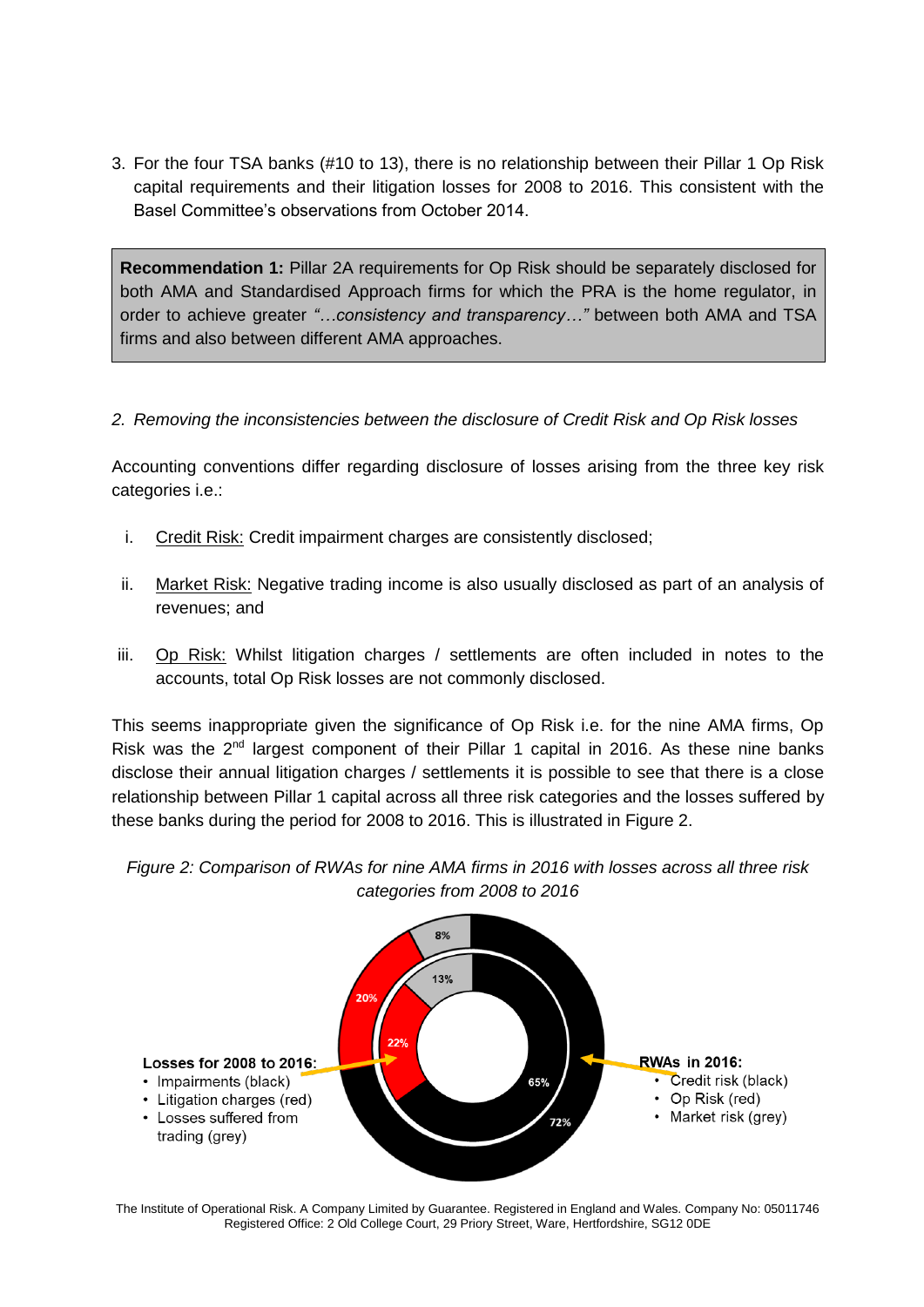Additionally, where firms have disclosed their litigation charges / settlements it provides greater transparency and understanding of the profile of their losses across all three risk categories over the course of the Financial Crisis.

Figure 3 shows how losses arising from the different risk categories came in sequential and overlapping waves, with peaks for the period since 2008 respectively occurring in:

- 2008 for Market Risk:
- 2009 for Credit Risk; and
- 2013 for Op Risk, which goes on to surpass Credit Risk in 2014 to become the most important risk category in terms of losses.

This pattern of losses for Op Risk may reflect:

- Lags in the conversion of financial losses suffered by investors and customers into litigation against the firms that sold them the underlying products that fell in value after the Financial Crisis (e.g. the mis-sale of Mortgage Backed Securities and interest rate derivatives);
- Lags in the resolution of regulatory misconduct (and subsequent civil claims) that occurred pre-2007 but was only exposed during the Financial Crisis (e.g. LIBOR rigging); and
- Lags in the discovery and resolution of misconduct by staff in response to the Financial Crisis, e.g. inappropriate foreclosure and occurrences of inaccurate financial disclosure.



*Figure 3: Profile of trading losses (Market Risk), impairments (Credit Risk) and litigation charges (Op Risk) for the 13 sampled banks*

The Institute of Operational Risk. A Company Limited by Guarantee. Registered in England and Wales. Company No: 05011746 Registered Office: 2 Old College Court, 29 Priory Street, Ware, Hertfordshire, SG12 0DE